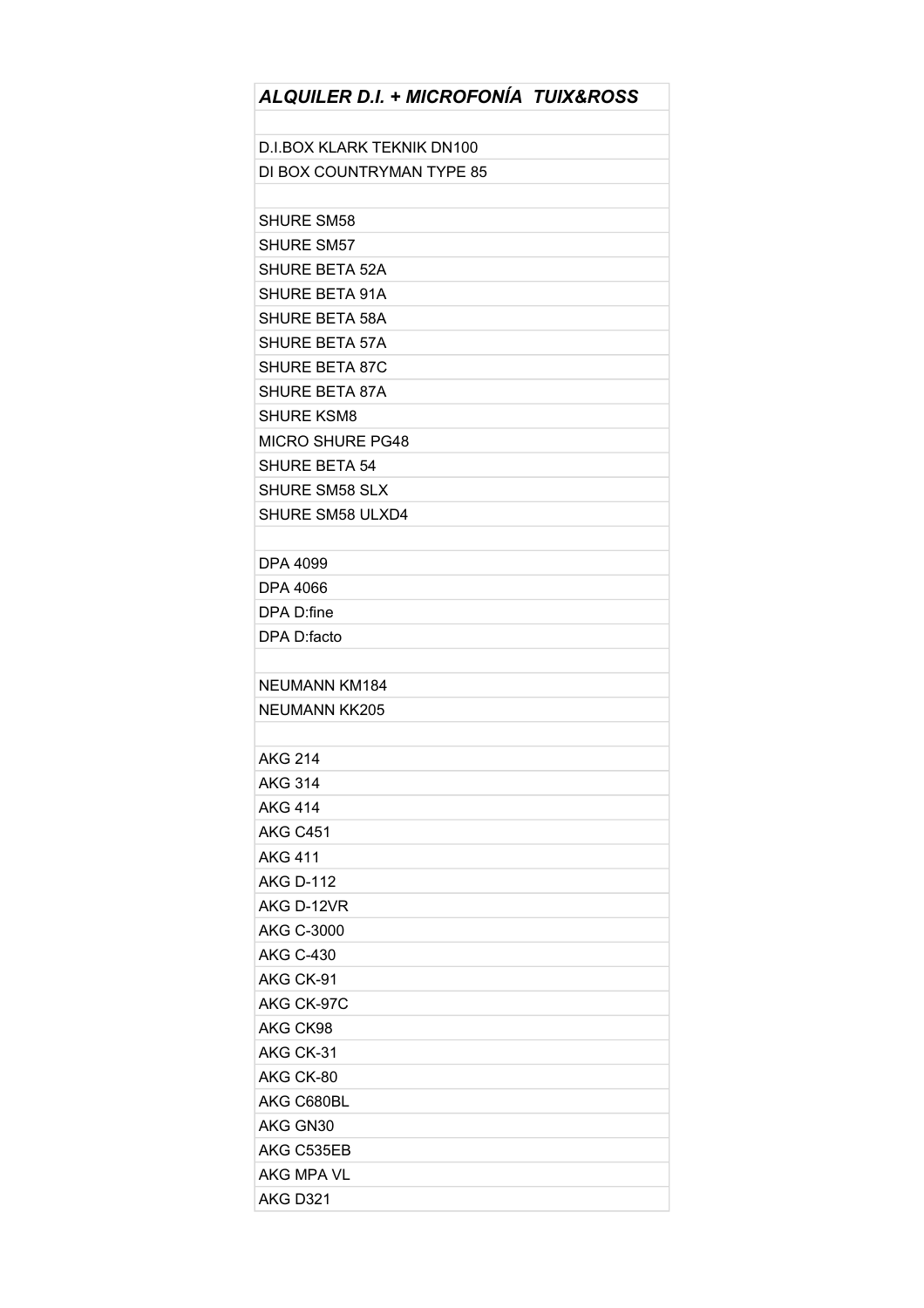| AKG C525S                    |
|------------------------------|
| AKG D65S                     |
| AKG C-417                    |
| AKG C-402                    |
| AKG HT 300                   |
| AKG B 18                     |
| AKG 401                      |
|                              |
| AUDIO-TECHNICA AT2031        |
| AUDIO-TECHNICA ATM350        |
| AUDIO-TECHNICA AT3031        |
| AUDIO-TECHNICA ATM450        |
| AUDIO-TECHNICA AT 2010       |
| <b>AUDIO-TECHNICA AT4041</b> |
| AUDIO-TECHINCA MB2K          |
| AUDIO-TECHNICA PRO49QL       |
| AUDIO-TECHNICA AT815B        |
| AUDIO-TECHNICA ATW-T341B     |
|                              |
| <b>COUNTRYMAN B3</b>         |
| <b>COUNTRYMAN E6</b>         |
|                              |
| SENNHEISER e-604             |
| SENNHEISER E-845             |
| SENNHEISER MD421-II          |
| <b>SENNHEISER MKE 2</b>      |
| SENNHEISER MKE 40EW          |
| SENNHEISER ME3               |
| SENNHEISER ME2               |
| SENNHEISER M2HW              |
|                              |
| <b>BEYER TGX 5</b>           |
| BEYER M422 N                 |
|                              |
| AUDIX ADX 112                |
| <b>AUDIX ADX 51</b>          |
| <b>AUDIX D1</b>              |
| AUDIX D2                     |
| <b>AUDIX D3</b>              |
| AUDIX D4                     |
| AUDIX OM-5                   |
| AUDIX OM-7                   |
| AUDIX OM-3XB                 |
|                              |
| <b>SAMSON S11</b>            |
|                              |